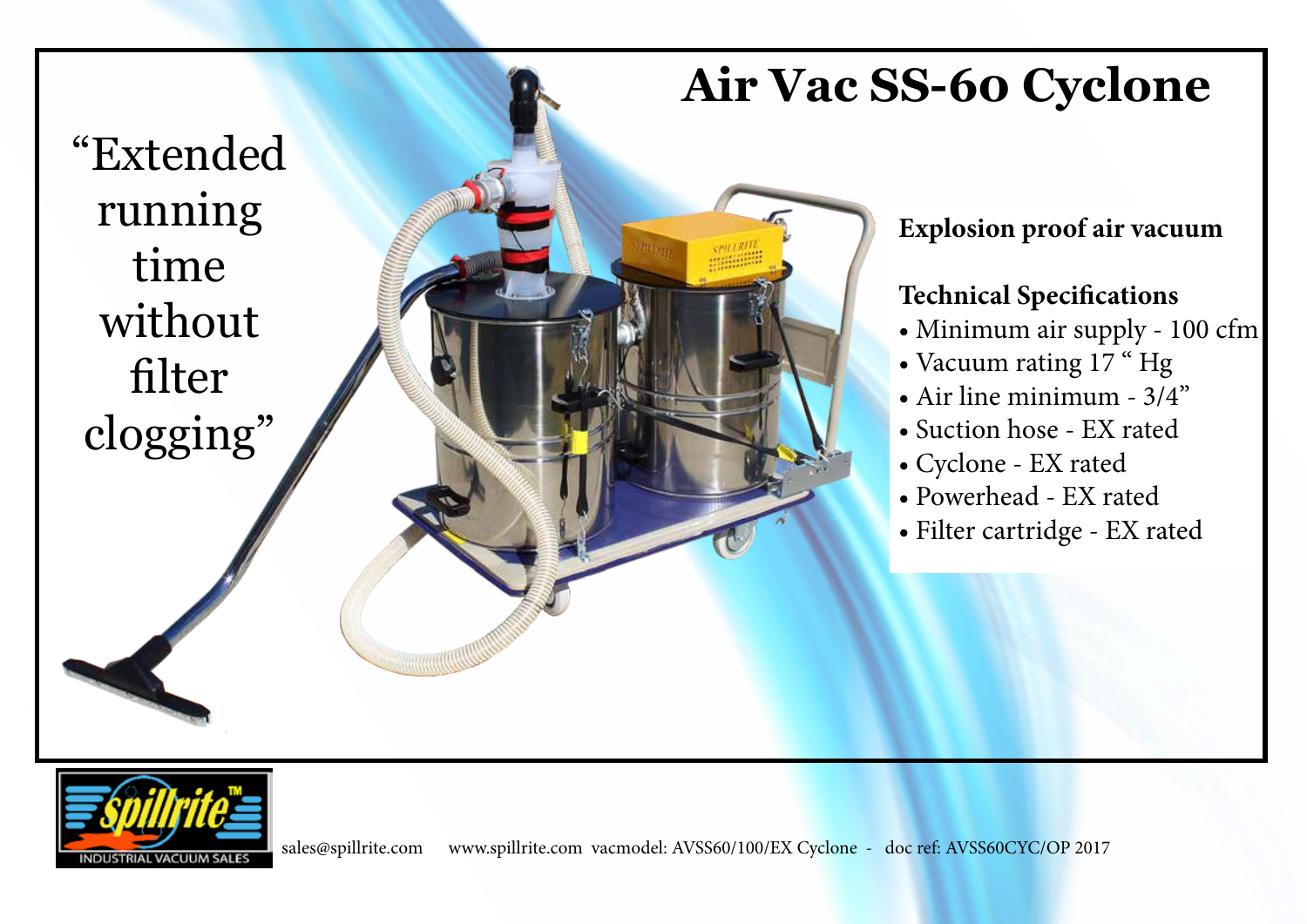## FACTORY CLEANING dusts & grime

FACTORY CLEANING industrial waste

FACTORY CLEANING all floor waste

FACTORY CLEANING all powders



FACTORY CLEANING explosive dusts

FACTORY CLEANING garnet & blast media

# NDUSTRIAL VACUUM SALES

# **Applications**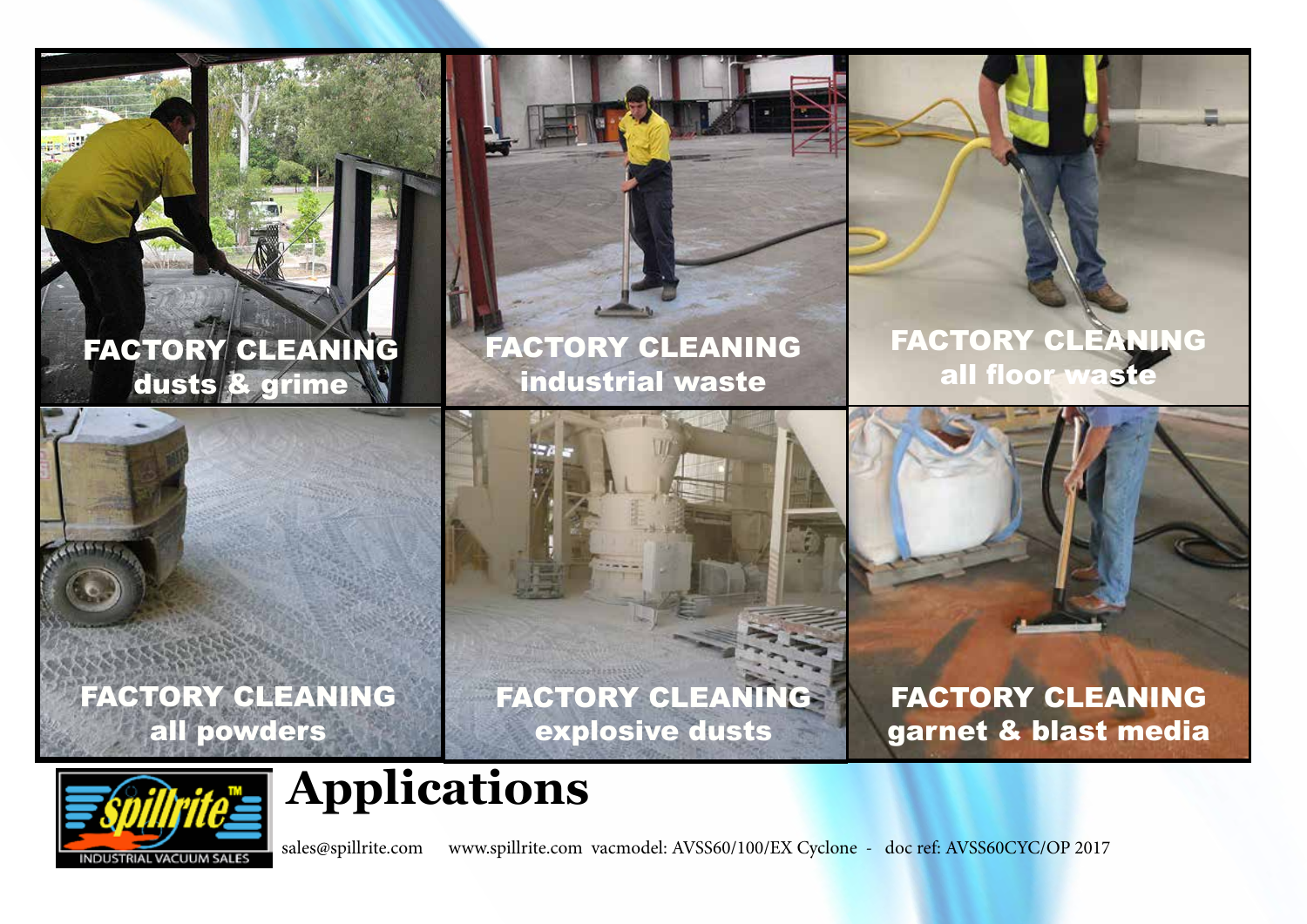

NDUSTRIAL VACUUM SALES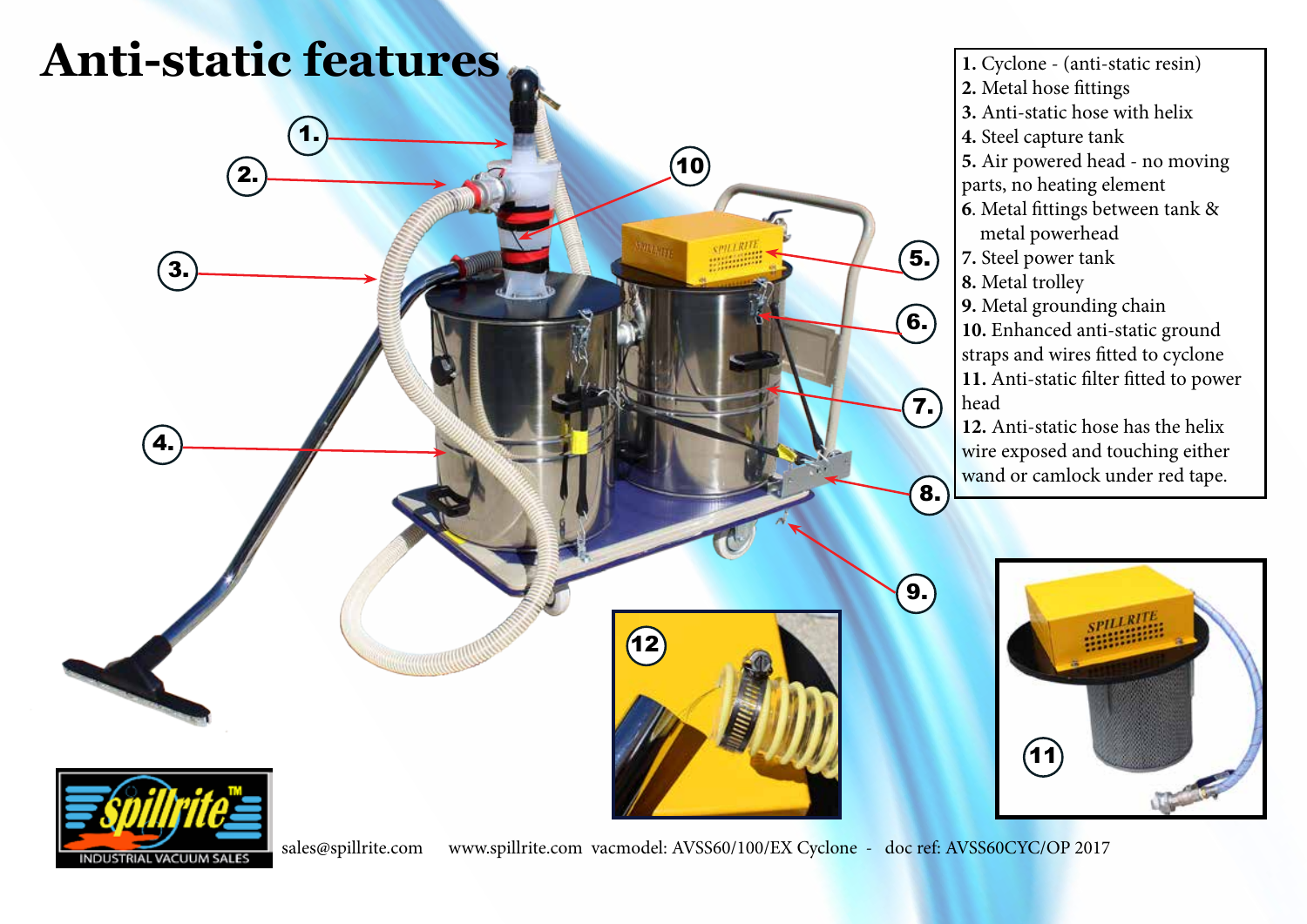# **POINTS OF CAUTION**

This unit produces high vacuum. If you block off air flow with hand, suck up plastic bags or rags, the vacuum will increase beyond the collapse level of the tank. This is not dangerous however you will need to replace tank if damaged.



Do not pull trolley with suction hose as this may damage cyclone top. Move trolley to vacuum position using trolley handle. Suction hose can be increased to 10 metres if needed.



Both steel tanks need to be positioned as shown in image and held inplace with rubber tie down straps. For the anti-static features to work steel tanks need to be sitting on metal frame of trolley. Do not place any matting under tanks between steel and frame.



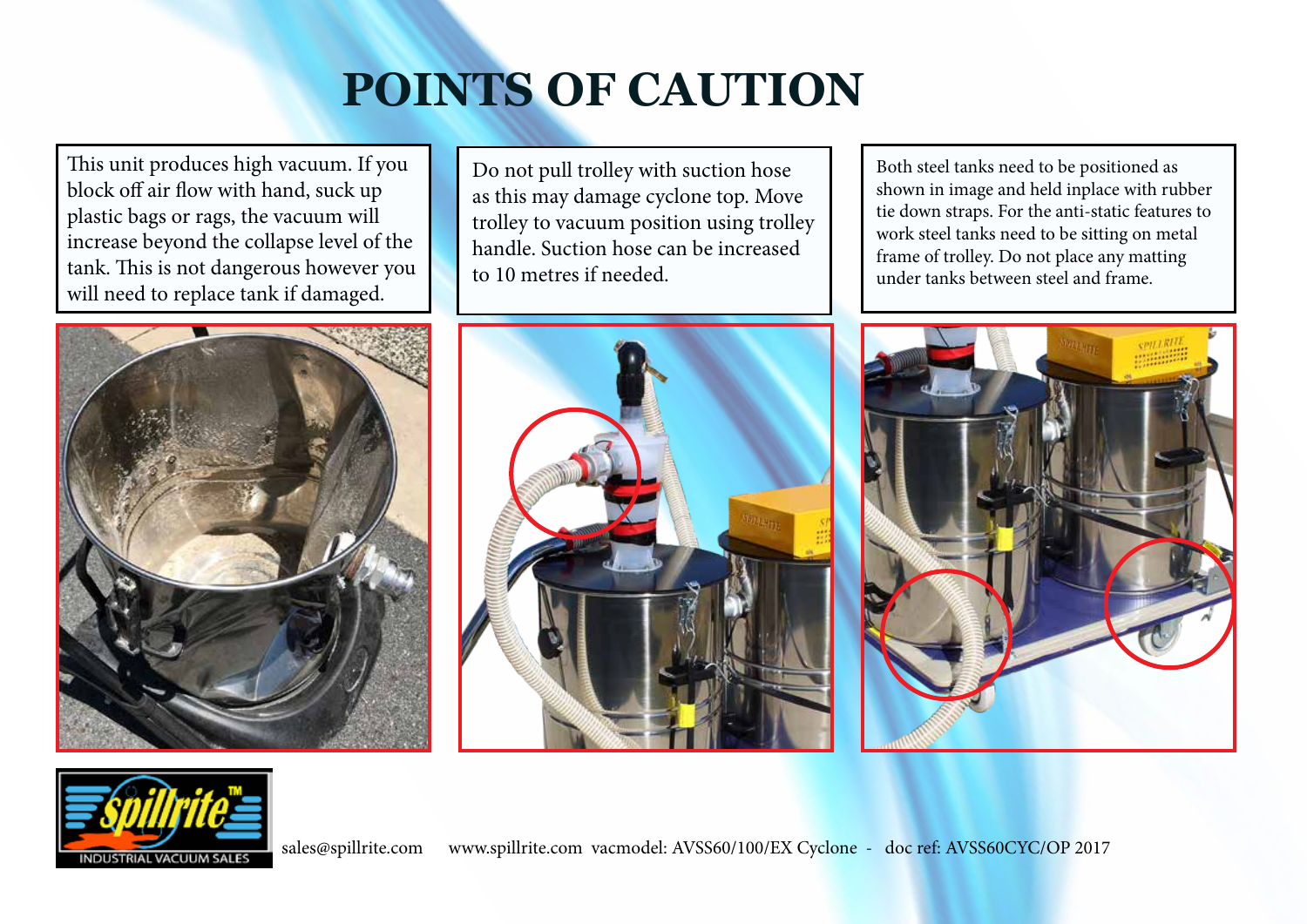















1. Ensure hose connected to cyclone 2. Ensure hose connected to wand 3. Ensure tanks secured to trolley 4. Ensure grounding chain in place and grounded 5. Ensure power connection hose is connected 6. Ensure EX dry filter in place 7. Ensure cyclone lid and powerhead clips are secured and rubber tie downs attached 8. Connect air line to Chicago ball valve 9. Turn valve, vacuum will start immediately